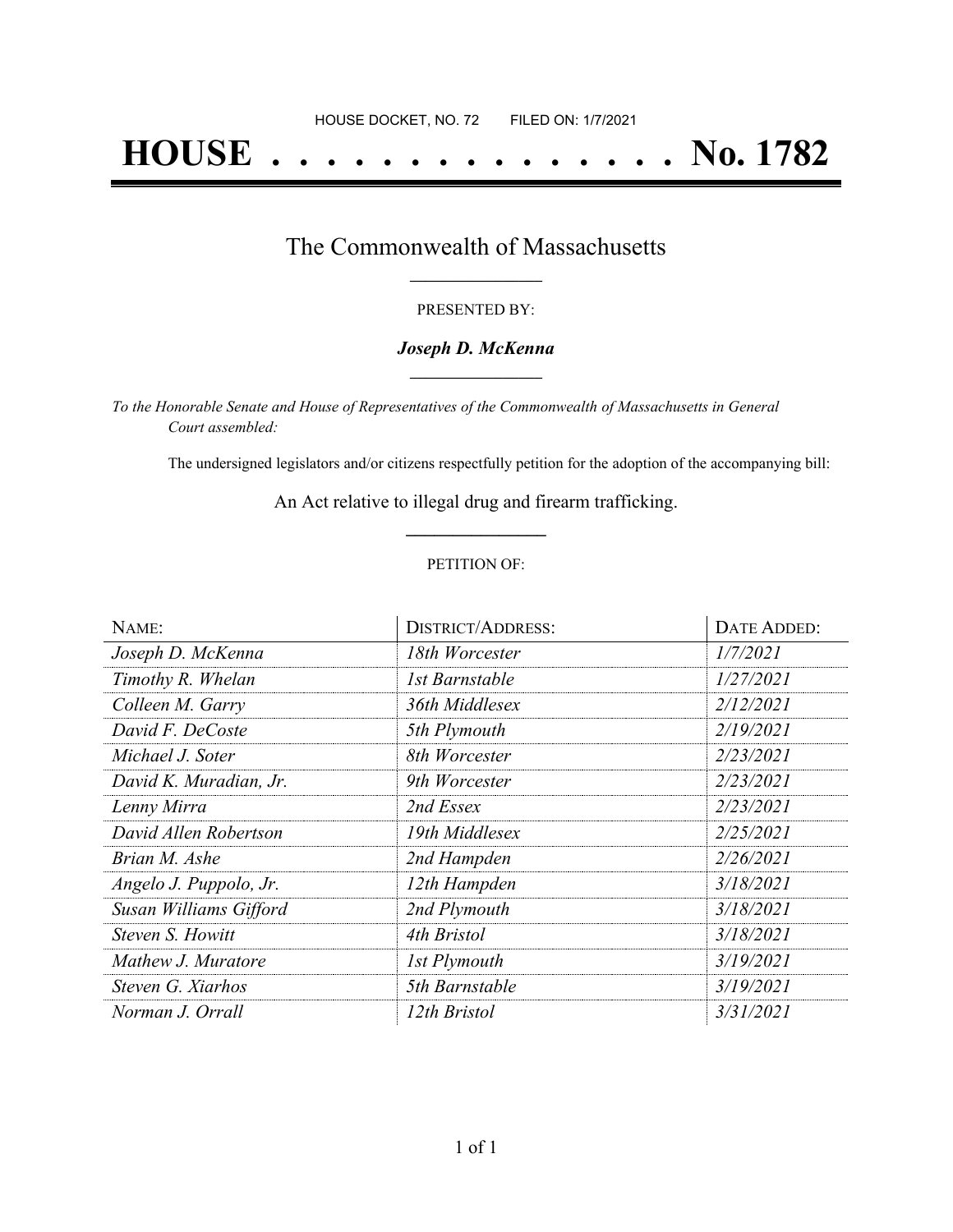## **HOUSE . . . . . . . . . . . . . . . No. 1782**

By Mr. McKenna of Webster, a petition (accompanied by bill, House, No. 1782) of Joseph D. McKenna and others relative to trafficking certain illegal drugs and firearms. The Judiciary.

#### [SIMILAR MATTER FILED IN PREVIOUS SESSION SEE HOUSE, NO. *3398* OF 2019-2020.]

## The Commonwealth of Massachusetts

**In the One Hundred and Ninety-Second General Court (2021-2022) \_\_\_\_\_\_\_\_\_\_\_\_\_\_\_**

**\_\_\_\_\_\_\_\_\_\_\_\_\_\_\_**

An Act relative to illegal drug and firearm trafficking.

Be it enacted by the Senate and House of Representatives in General Court assembled, and by the authority *of the same, as follows:*

1 SECTION 1. Chapter 94C of the General Laws shall be amended by adding the following

2 new section:

|  |  | Section 32O: Illegal Trafficking of Opioids, Heroin, Firearms. |  |  |
|--|--|----------------------------------------------------------------|--|--|
|  |  |                                                                |  |  |

4 (a) Whoever is found guilty for trafficking substances under section 32E paragraphs (c)

5 or (c1/2) of this chapter and is concurrently or separately found guilty of any of sections 10E,

6 10I, 10J, or 10K of Chapter 269 regarding the trafficking or theft of firearms, rifles, shotguns or

7 machine guns shall be punished by a term of up to life imprisonment in the state prison, that said

8 sentence may include a fine of not more than \$500,000.

9 SECTION 2. A prosecution commenced under this section shall not be placed on file or 10 continued without a finding.